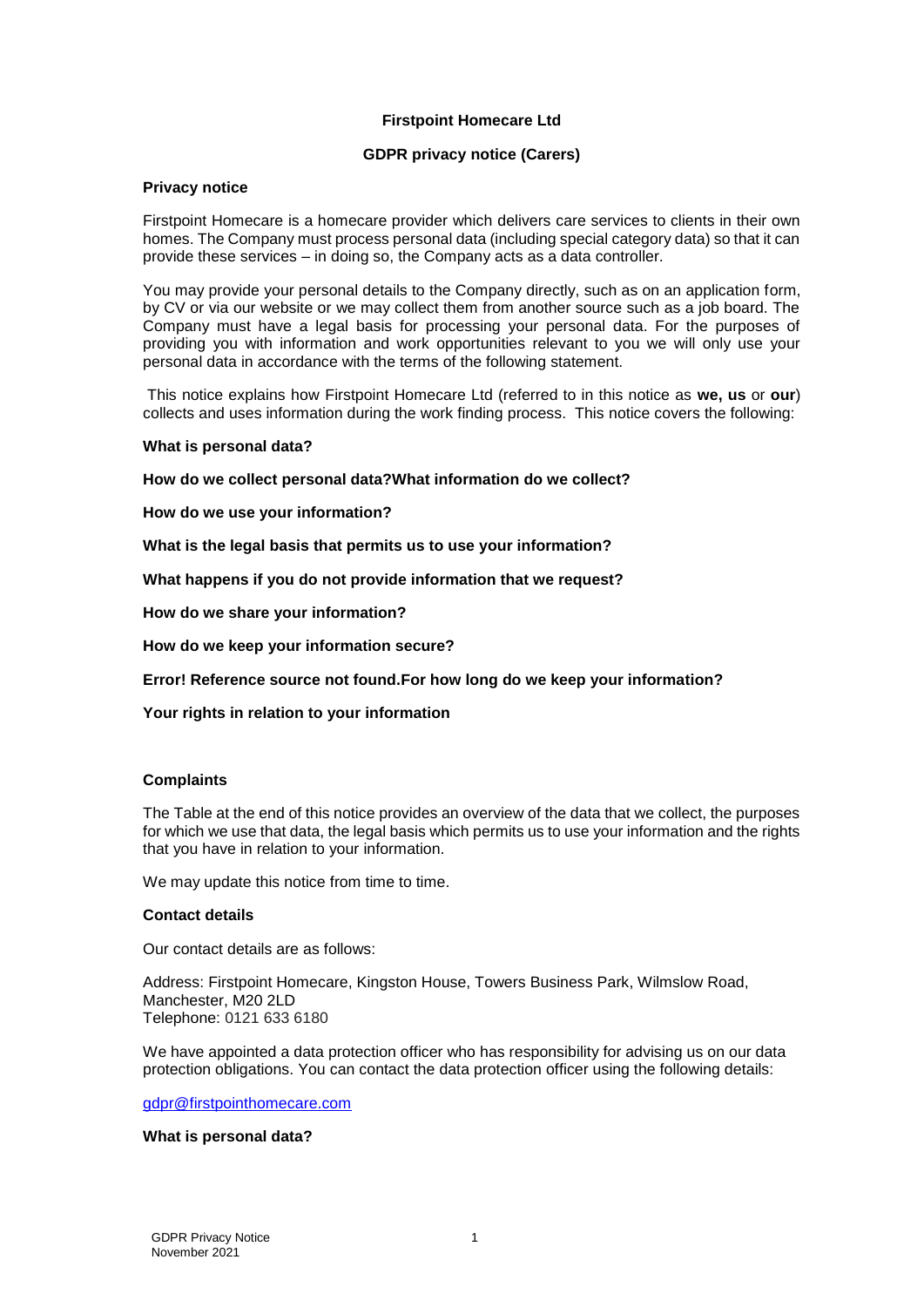Personal data is any information that tells us something about you. This could include information such as your name, contact details, date of birth, and references.

### <span id="page-1-0"></span>**How do we collect personal data?**

We collect personal data about you from various sources including:

- from you when you contact us directly through the application and recruitment process;
- from other people when we check references or carry out background checks if we do this we will inform you during the recruitment process of the checks that are carried out.
- Job boards

## **What information do we collect?**

We collect the following categories of information about you:

- Personal contact details such as name, title, address, telephone number and personal email addresses
- Date of birth
- Equal opportunities monitoring information such as gender, race, ethnicity and religious belief
- Recruitment information (including copies of right to work documentation, references, DBS and other information in your CV or application form or otherwise provided as part of the registration process)
- Information about criminal convictions and offences committed by you
- Health declaration
- Driving and insurance documentation (if you drive your own or utilise a company vehicle for work purposes)
- Covid vaccination status

### <span id="page-1-1"></span>**How do we use your information?**

We use your information for the following purposes:

- Supply care work opportunities
- To check you are legally entitled to work in the UK
- To assess your qualifications, experience and skills for care work assignments
- To carry out equal opportunities monitoring
- Audits, as we operate in the homecare industry we required to be audited by our clients to ensure legal and contractual compliance
- For payroll processing purposes
- To request or complete references
- Investigations or safeguarding referrals

## <span id="page-1-2"></span>**What is the legal basis that permits us to use your information?**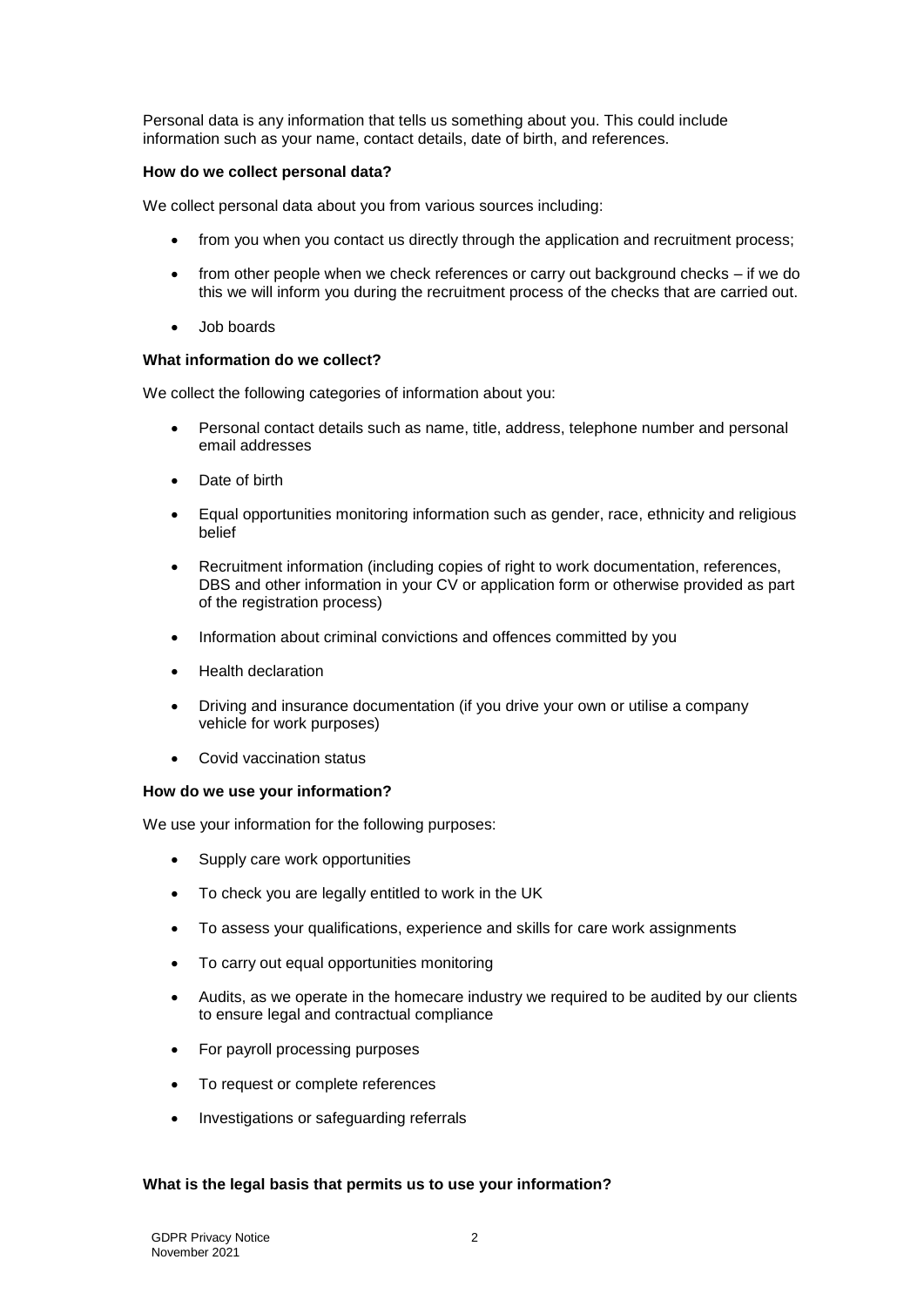Under data protection legislation we are only permitted to use your personal data if we have a legal basis for doing so as set out in the data protection legislation. We will process your personal data for the purposes of providing you with care work opportunities. The legal bases we rely upon to offer these services to you are:

- Consent
- Contractual obligation
- Legal obligation
- Where it is necessary for our legitimate interests (or those of a third party) and your interests and fundamental rights do not override those interests

The [Table](#page-5-0) at the end of this notice provides more detail about the information that we use, the legal basis that we rely on in each case and your rights.

Some information is classified as "special" data under data protection legislation. This includes information relating to health, racial or ethnic origin, religious beliefs or political opinions, sexual orientation and trade union membership. This information is more sensitive and we need to have further justifications for collecting, storing and using this type of personal data. There are also additional restrictions on the circumstances in which we are permitted to collect and use criminal conviction data. We may process special categories of personal data and criminal conviction information in limited circumstances with your explicit consent, in which case we will explain the purpose for which the information will be used at the point where we ask for your consent.

### <span id="page-2-0"></span>**What happens if you do not provide information that we request?**

We need some of your personal data in order to supply care work opportunities. If you do not provide such information, we may not be able to continue with the recruitment process or offer you work.

### <span id="page-2-1"></span>**How do we share your information?**

We share your personal data in the following ways:

- Where we use third party services providers who process personal data on our behalf in order to provide services to us. This may include:
	- o Clients in the Homecare sector
	- o Auditors for our clients which include; Councils and Clinical Commissioning Groups
	- o CQC Inspections
	- o HMRC
	- o Auto-enrolment pension provider
	- o Call monitoring system provider (CM2000)
	- o Electronic care planning & care notes system (PASS)
- We will share your personal data with third parties where we are required to do so by law or to comply with our regulatory obligations.
- If we sell any part of our business and/or integrate it with another organisation your details may be disclosed to our advisers and to prospective purchasers or joint venture partners and their advisers.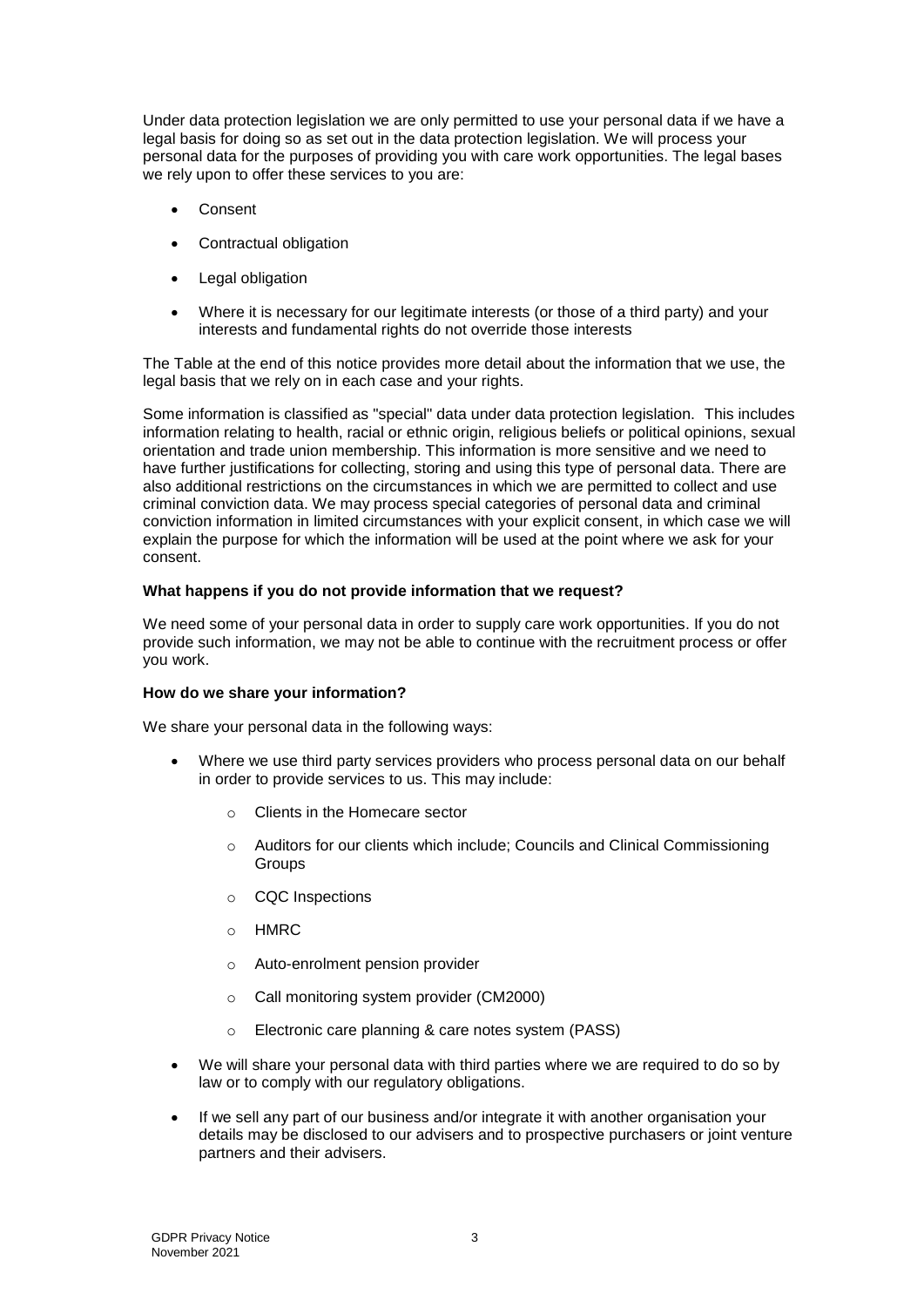Where we share your personal data with third parties we ensure that we have appropriate measures in place to safeguard your personal data and to ensure that it is solely used for legitimate purposes in line with this privacy notice.

## <span id="page-3-0"></span>**How do we keep your information secure?**

All data is held on secure servers housed in a private suite within a Level(3) data centre. Access to the suite requires RFID access to the building, biometric fingerprint access to the floor the suite is on, and then a key code combination to access the private suite.

The internet breakout is secured using a Cisco firewall and we have Cyber Essentials accreditation for network security. All data is held on secure SAN nodes with RAID 10 redundancy, and data is accessible by authorised individuals only based on Active Directory and implemented windows security permissions.

All virtual servers are fully backed up nightly to a separate server within the private suite via Veeam software, and following this the backup is then replicated to a secure server housed at our Head Office in Stratford. External network access is limited to authorised users only, running Cisco AnyConnect VPN software via the Cisco ASA. All external access if via Windows RDP server access, with features such as printing to devices outside of the company network disabled.

We use the full Trend Micro Smart Protection Complete Suite, with all updates immediately deployed and enforced by our central Control Centre. All urgent windows security updates are automatically downloaded and deployed overnight by the Windows Server Update Service to ensure all servers and client machines are fully protected against latest threats. Practises employed to help secure company data include (but are not limited to):

Access to all data restricted to only authorised users.

- o Endpoint encryption in place for portable media ( including laptops)
- o USB write blocking to prevent data being copied to personal drives
- o Blocking of all web based email and data storage websites
- o All users are required to change their password every 30 days
- o All user passwords must meet minimum security requirements
- $\circ$  All machines auto lock after 10 minutes of inactivity to prevent unauthorised access to unattended machines

<span id="page-3-3"></span>All hardware, backups, and data links are fully monitored 24/7 using PRTG Enterprise Console.

We will ensure access to personal data is restricted to employees working within our group on a need to know basis. Training will be provided to any employees working within the group who need access to your personal data to ensure it is secured at all times.

## <span id="page-3-1"></span>**For how long do we keep your information?**

As a general rule we keep personal data about candidates and workers for a period of:

- 12 months post registering
- 7 years post care work assignments, as per CQC requirements
- 99 years post care work assignment with children, as per CQC requirements
- 6 years post work assignment for HMRC purposes

However, where we have statutory obligations to keep personal data for a longer period or where we may need your information for a longer period in case of a legal claim, then the retention period may be longer.

### <span id="page-3-2"></span>**Your rights in relation to your information**

You have a number of rights in relation to your personal data, these include the right to: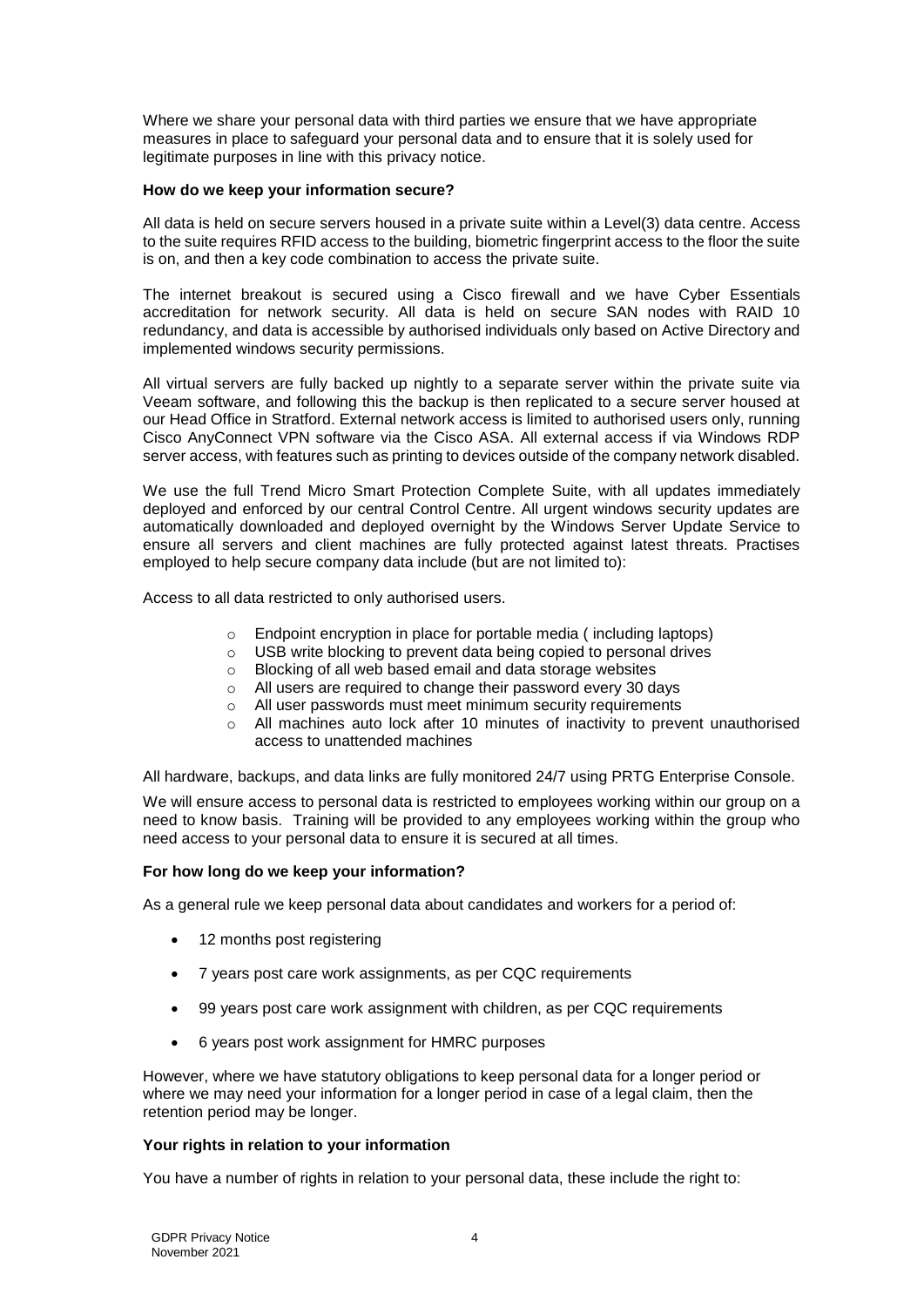- be informed about how we use your personal data;
- obtain access to your personal data that we hold;
- request that your personal data is corrected if you believe it is incorrect, incomplete or inaccurate;
- request that we erase your personal data in the following circumstances:
	- o if we are continuing to process personal data beyond the period when it is necessary to do so for the purpose for which it was originally collected;
	- $\circ$  if we are relying on consent as the legal basis for processing and you withdraw consent;
	- $\circ$  if we are relying on legitimate interest as the legal basis for processing and you object to this processing and there is no overriding compelling ground which enables us to continue with the processing;
	- o if the personal data has been processed unlawfully (i.e. in breach of the requirements of the data protection legislation);
	- o if it is necessary to delete the personal data to comply with a legal obligation.
- ask us to restrict our data processing activities where you consider that:
	- o personal data is inaccurate;
	- o our processing of your personal data is unlawful ;
	- o where we no longer need the personal data but you require us to keep it to enable you to establish, exercise or defend a legal claim;
	- o where you have raised an objection to our use of your personal data;
- request a copy of certain personal data that you have provided to us in a commonly used electronic format. This right relates to personal data that you have provided to us that we need in order to take steps to enter into a contract with you and personal data where we are relying on consent to process your personal data;
- object to our processing of your personal data where we are relying on legitimate interests or exercise of a public interest task to make the processing lawful. If you raise an objection we will carry out an assessment to determine whether we have an overriding legitimate ground which entitles us to continue to process your personal data;
- not be subject to automated decisions which produce legal effects or which could have a similarly significant effect on you.

If you would like to exercise any of your rights or find out more, please contact [gdpr@firstpointhomecare.com](mailto:gdpr@firstpointhomecare.com) . The [Table](#page-5-0) at the end of this notice provides more detail about the information that we use, the legal basis that we rely on in each case and your rights.

## <span id="page-4-0"></span>**Complaints**

If you have any complaints about the way we use your personal data please contact [gdpr@firstpointhomecare.com](mailto:gdpr@firstpointhomecare.com) who will try to resolve the issue. If we cannot resolve your complaint, you have the right to complain to the data protection authority in your country (the Information Commissioner in the UK).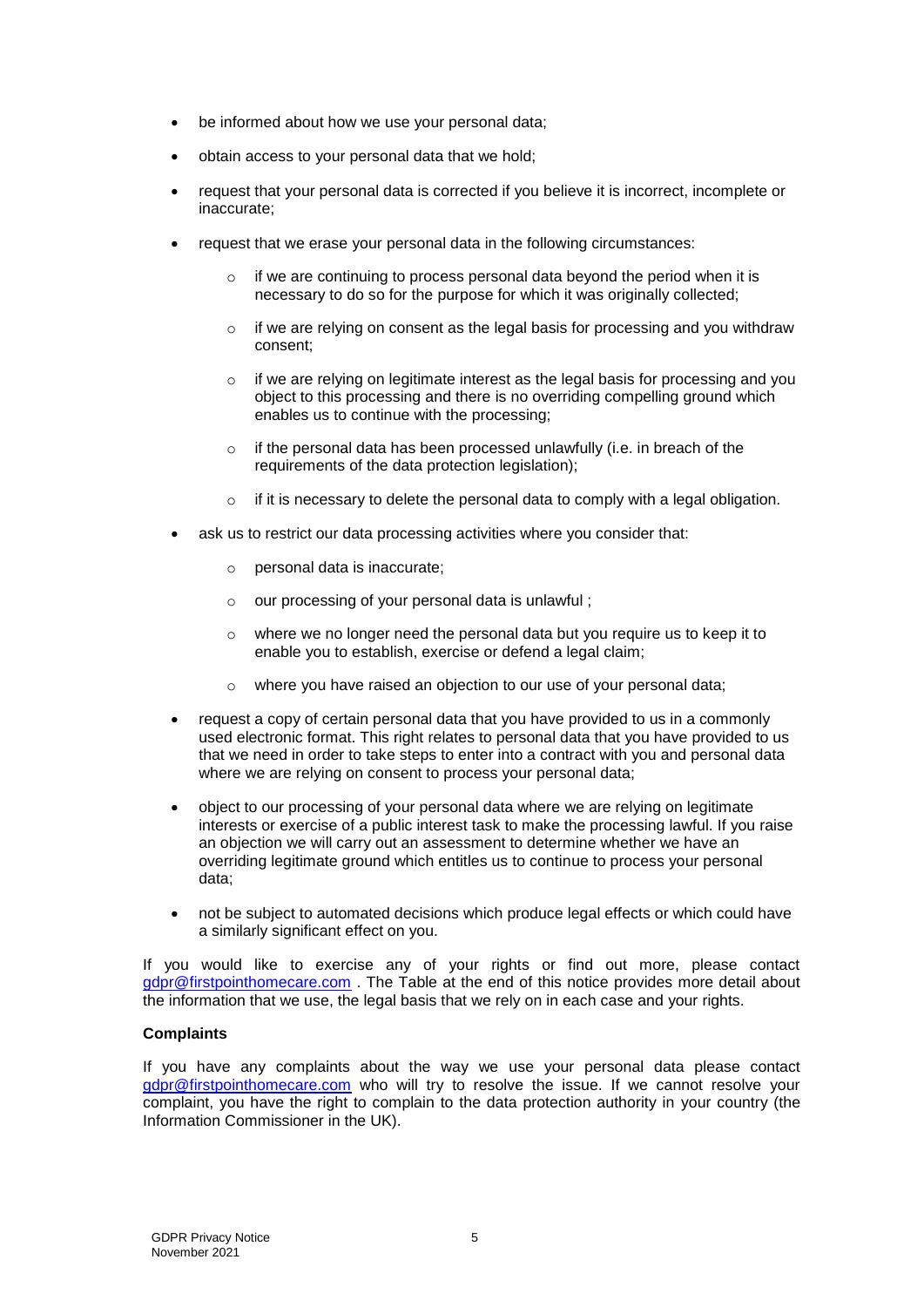# **Table: quick check of how we use your personal data**

<span id="page-5-0"></span>

| <b>Purpose</b>                 | Data used                                                                                                                                                                                                                                                                                 | <b>Legal basis</b>                                                                                                                                                                                                                                                                                                                                                                       | Which rights apply?*                                         |
|--------------------------------|-------------------------------------------------------------------------------------------------------------------------------------------------------------------------------------------------------------------------------------------------------------------------------------------|------------------------------------------------------------------------------------------------------------------------------------------------------------------------------------------------------------------------------------------------------------------------------------------------------------------------------------------------------------------------------------------|--------------------------------------------------------------|
| <b>Care Work Opportunities</b> | Personal contact details, national insurance<br>number, recruitment information,<br>employment/engagement records, referencing,<br>application form, DBS, health declaration,<br>vaccination status, driving licence, MOT<br>certificate, business insurance and<br>compensation history. | Legitimate interests. It is in our<br>legitimate interests to evaluate<br>whether you have the necessary<br>experience, qualifications, skills and<br>qualities to perform in a care role.<br>Necessary for the performance of<br>the contract with you.                                                                                                                                 | The generally applicable rights plus<br>the right to object. |
| Right to work checks           | Information relating to your right to work<br>status, national insurance number, passport<br>number, nationality, tax status information, and<br>personal contact details.                                                                                                                | Legitimate interest. It is in our<br>interests to ensure that those who<br>work for us have the right to work in<br>the UK as well as to establish the<br>statutory excuse to avoid liability for<br>the civil penalty for employing<br>someone without the right to<br>undertake the work for which they<br>are employed. Necessary for the<br>performance of the contract with<br>you. | The generally applicable rights plus<br>the right to object. |
| Fraud and crime<br>prevention  | Information about criminal convictions and<br>offences committed by you. Identity verification<br>information.                                                                                                                                                                            | Public interest and legitimate<br>interest. It is in our interests as well<br>as the interest of our candidates/<br>clients/employees/ workers/<br>contractors to ensure the prevention<br>of fraud and crime is monitored. This<br>will ensure a safe care environment<br>for all. Necessary for the<br>performance of the contract with<br>you.                                        | The generally applicable rights plus<br>the right to object. |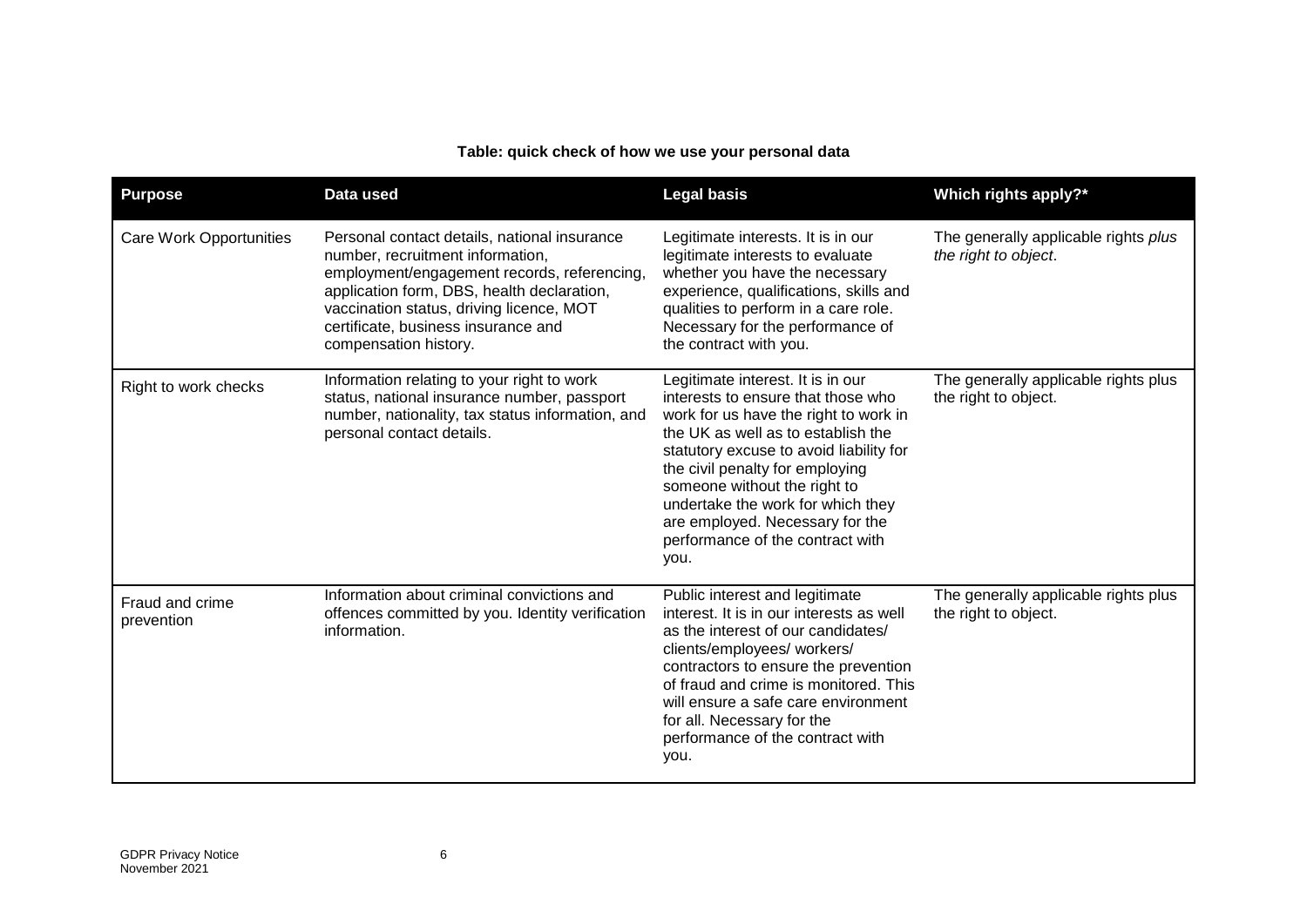| Diversity monitoring        | Gender and information about your race or<br>ethnicity, religious beliefs, health                                                                                                    | Public interest.                                                                                                                                                                                                                                                                                                                                                                | The generally applicable rights plus<br>the right to object. |
|-----------------------------|--------------------------------------------------------------------------------------------------------------------------------------------------------------------------------------|---------------------------------------------------------------------------------------------------------------------------------------------------------------------------------------------------------------------------------------------------------------------------------------------------------------------------------------------------------------------------------|--------------------------------------------------------------|
| To deal with legal disputes | Personal contact details, references,<br>information submitted as part of the selection<br>process and interview notes.                                                              | Legitimate interest. It is in our<br>interests to process personal data to<br>make and defend legal claims to<br>ensure that our legal rights are<br>protected.                                                                                                                                                                                                                 | The generally applicable rights plus<br>the right to object. |
| Investigations              | Personal contact details, engagement records,<br>DBS data, supervisions, spot check records,<br>training records and rotas.                                                          | To comply with a legal obligation.                                                                                                                                                                                                                                                                                                                                              |                                                              |
| Payroll processing          | Personal contact details, National Insurance<br>number, bank details, compensation                                                                                                   | To comply with a legal obligation in<br>terms of PAYE, NMW, HMRC and<br>auto enrolment purposes. Legitimate<br>interests. It is in our legitimate<br>interests to ensure we process your<br>remuneration correctly for the work<br>you undertake and to ensure we fulfil<br>our contractual obligations with you.<br>Necessary for the performance of<br>the contract with you. | The generally applicable rights plus<br>the right to object  |
| Audits                      | Personal contact details, recruitment<br>information, engagement records, referencing,<br>application form, DBS, CV, training records,<br>supervisions, spot check records and rotas | Legitimate interests. It is in our<br>legitimate interests to ensure we<br>pass the audits as required by our<br>Clients to ensure we remain as a<br>supplier and provide work to you and<br>other candidates. Necessary for the<br>performance of the contract with<br>vou.                                                                                                    | The generally applicable rights plus<br>the right to object  |
| Referencing                 | Name, engagement records and any<br>safeguarding investigations                                                                                                                      | Legitimate interests. It is in our<br>legitimate interests to ensure we<br>comply with legal and contractual<br>requirements to only provide<br>workers who have satisfactory<br>references. Necessary for the                                                                                                                                                                  |                                                              |